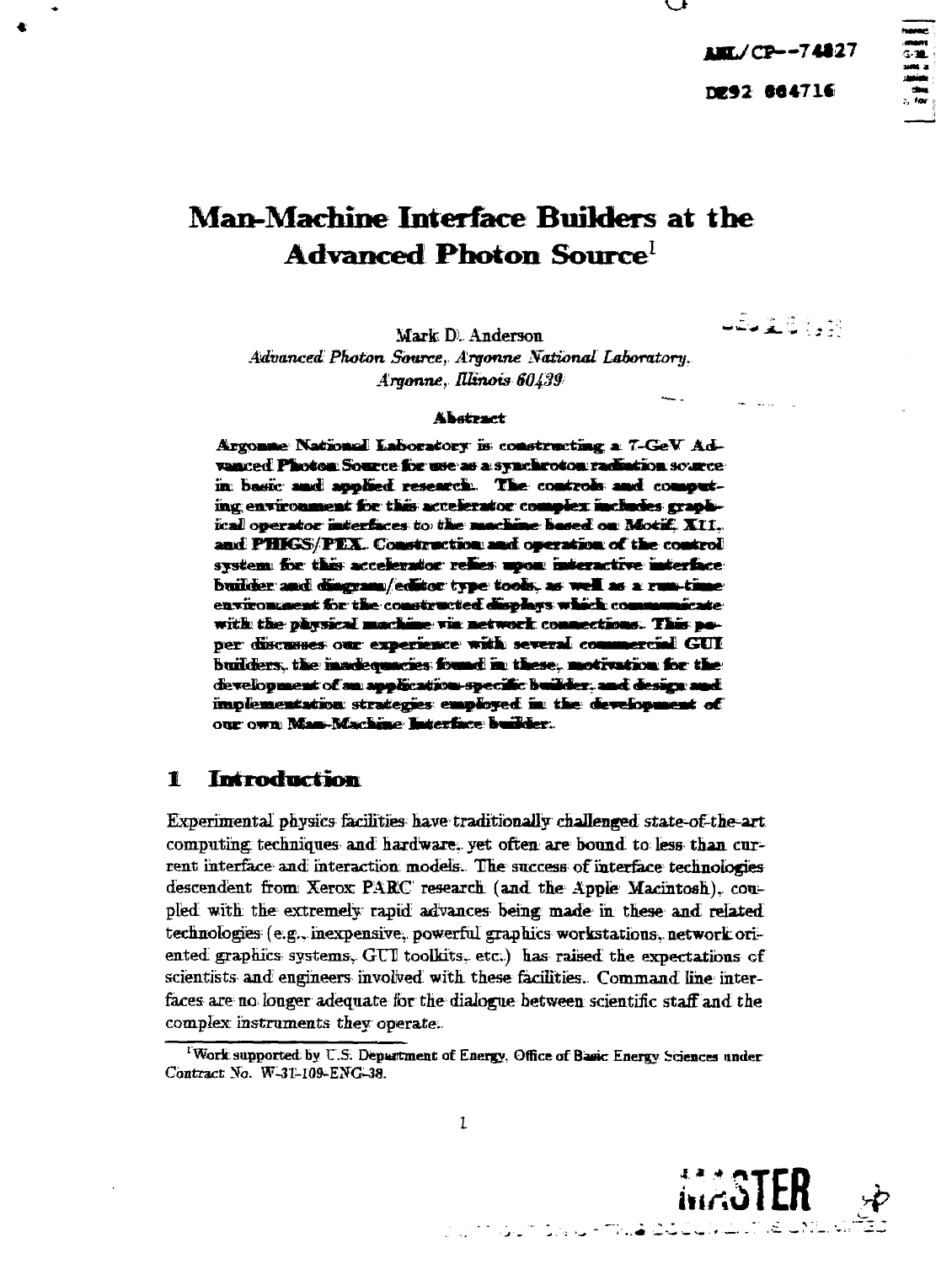## **2 Advanced Photon Source (APS)**

Particle accelerators are physically large, complex experimental physics machines of linear or circular geometry with lengths of several meters to many miles. These machines accelerate particles (e.g., electrons, positrons, heavy ions) to high energy thus forming a beam. Accelerators can be composed of several particle energizing, extraction., accumulation, injection- acceleration, and storage ring stages. The control of these systems is accomplished through sophisticated hardware and software;

The Advanced Photon Source (APS) is a  $7$ -GeV<sup>2</sup> circular positron accelerator and storage ring with circumference of about two-thirds of a mile. The facility will be used for research in a variety of areas, including chemistry, physics, medicine, materials science, and biotechnology. Commissioning of the facility is scheduled for 1996.

As in other large software projects, tens or hundreds of man-years of effort are frequently- put into accelerator control systems. and. as in other software projects, an attempt is being made to maximize the return on this huge investment.. Software for this facility is being written in a portable. vendor-neutral, standards-based manner. The APS has adopted ANSI-C, POSIX<sup>3</sup>. X11, Motif, and PHIGS/PEX<sup>3</sup>as the vehicles for software development. capitalizing on the functionality and investment protection offered by these standards..

The APS control system consists of high-performance Unix-based workstations at the operator inteface level connected to VME-based processors at the field level using TCP/IP protocols over high performance networks. The VME processors control front-end electronics and provide equipment interfaces. This paper discusses the operator interface level of this system. For a complete discussion of the APS control system, see [McDowell et aL 1991] or [Dalesio et al. 1991].

### 2.1 User/Operator Environment

Given the complexity of a system such as APS and the information density necessary to monitor and control it., a direct manipulation, graphical interface mechanism is required for efficient, comprehensive control. Primary components of this graphical interface mechanism are XI1 and Uotif. XII has been chosen for its power, portability and momentum. {i.e.. there is no

 $^2$ I GeV  $=10^3$  electron-volts

**<sup>&</sup>quot;proposed one**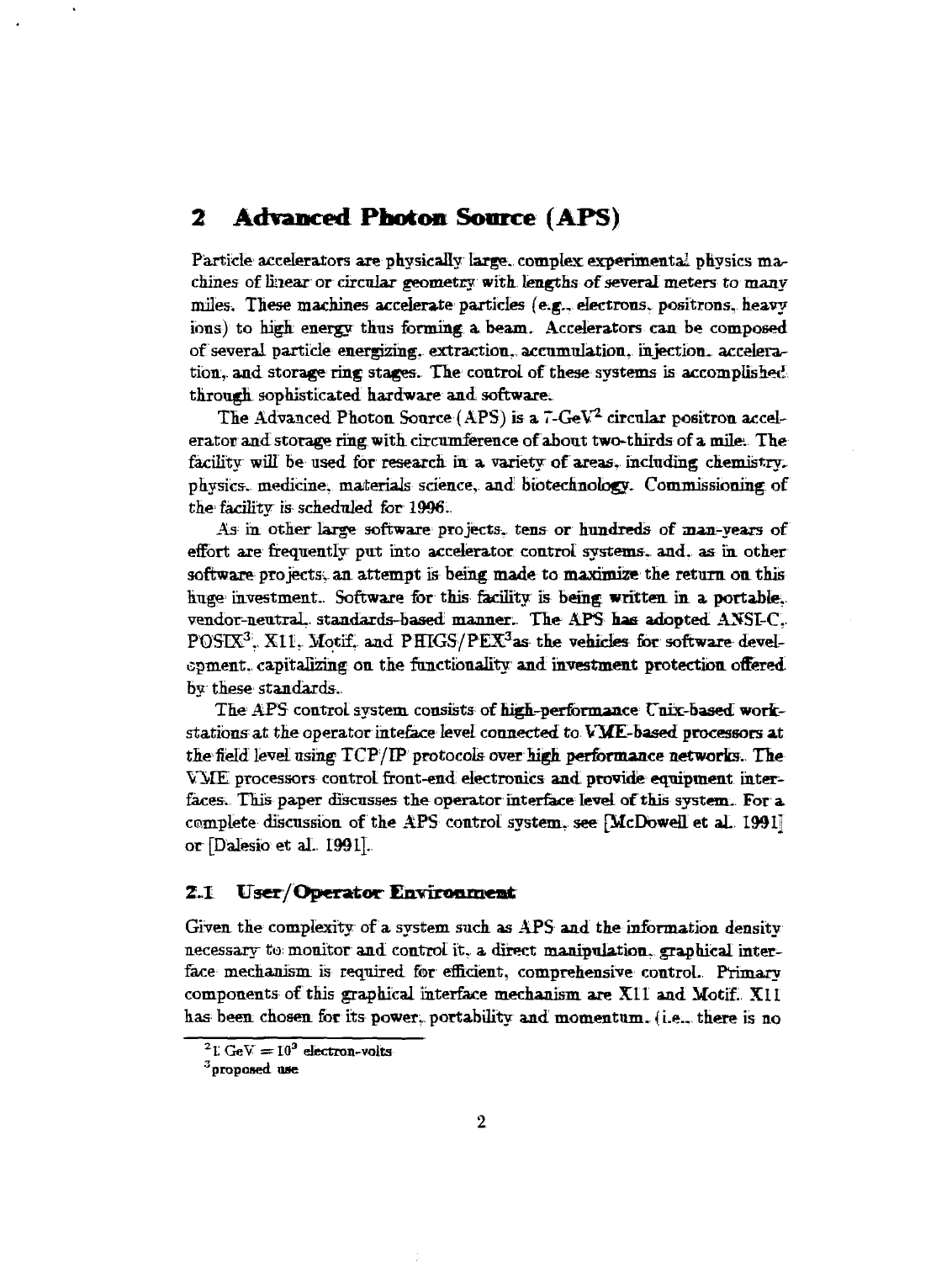obvious contender). Motif has been chosen for its functionality as well as its portability and vendor neutrality.

#### 2.1.1 X11 and Motif

X provides the basic windowing and bitmapped graphics functionality required in the APS environment. Augmenting the capabilities of Xlib and Xt. Motif provides a rich set of widgets supporting a large set of interaction techniques and physical metaphors. However. Motif does not offer a complete or sufficient set for experimental physics environments. Various instruments familiar to scientists and engineers which can extend the metaphoric quality of an interface include, for example, meters, indicators, bars, and strip charts. Hence, domain-specific interface objects are a necessary part of the environment and any tools used will support these.

#### 2.1.2 Another Dimension

A dimension of machine or system interfaces not present in most other applications which are wholly software-based and conceptually modelled is external dynamism. With external dynamism the interface both represents the current state of the physical machine or external system and provides the facilities to effect changes in that system. Implicit in this definition is the ability of the external system to change state independently of the interface.

This dimension adds an additional level of complexity to traditional graphical user interfaces.

#### 2.1.3 Objectives in Accelerator Systems Control

Some key objectives for accelerator systems control toolkits of interest here are identified in [LANL 1988]. These include:

- 1. reduction of requirements for conventional computer programming in applying control systems to accelerators, and
- 2. provision of a friendly interface to the user for implementation of an application.

It is these objectives which can be exploited with graphics tools and interface builders.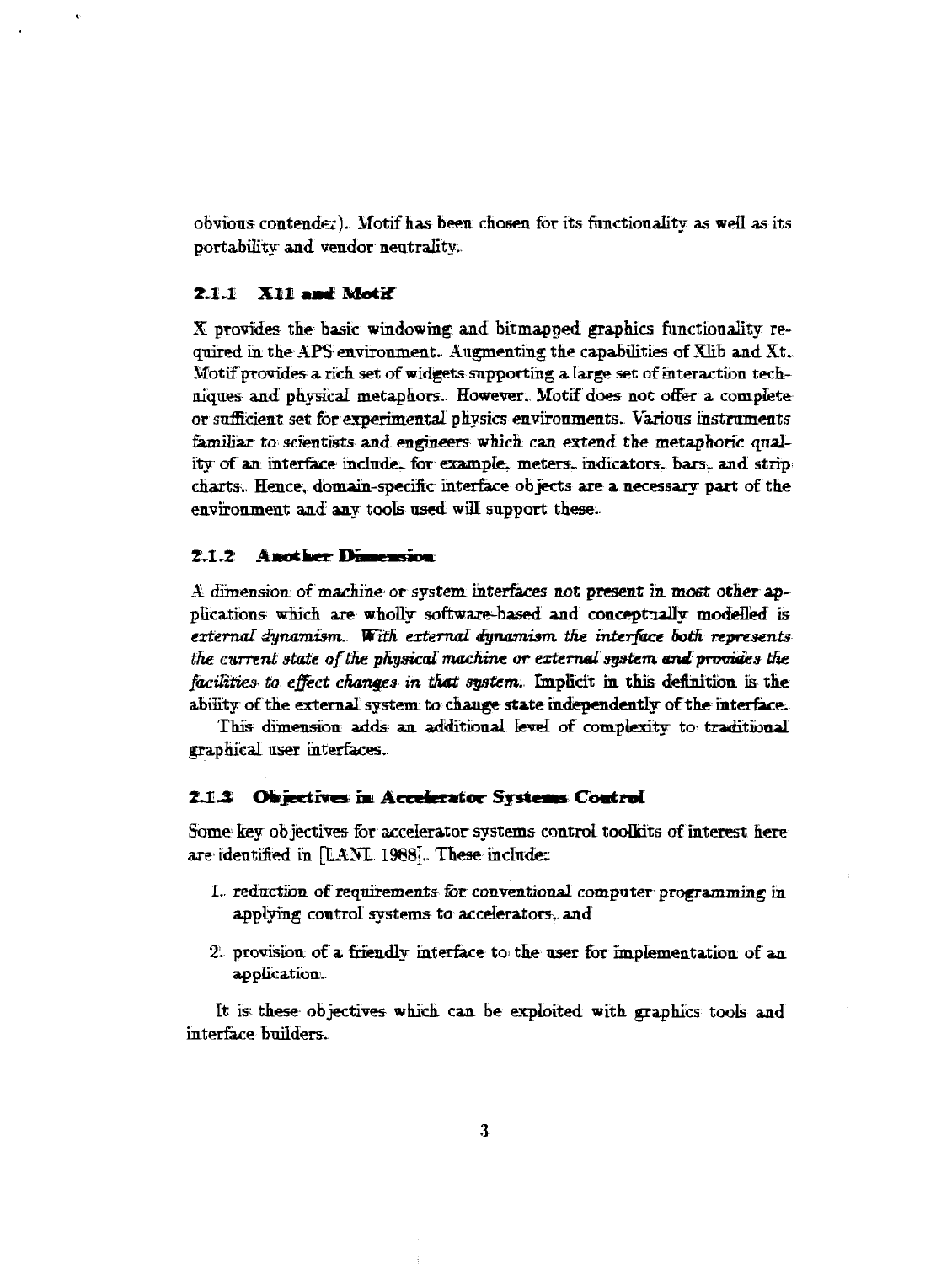## **3 GUI Builders**

In the past year, several Motif GUT builders have appeared and are commercially available. This initial generation of builder tools offers the following features and functionality, with the promise of reduced programmer effort, shorter development cycles, greater feribility in. interface design (through interface prototyping), and increased project productivity::

- interactively draw or paint Motif interfaces, set widget and gadget resources
- tie callback routines to the interface at interface development time (with at least one product offering a built-in C interpreter)
- create LTL or C source code (K *Sc* R or AXSI-C)
- $\bullet$  promote standards (X11R4 and Motif I.X)
- cut development time, build and modify an interface without timeconsuming compile-link cycles
- lower learning curve of X Toolkit and Motif
- import UTL code from existing interfaces
- prototype instantly, eliminate 'bad' interfaces early in development
- WYSIWYG operation

#### 3.1 **Generation** 1

Evaluation of most of these products yielded the conclusion that this initial generation of products was largely a step above manual coding for simple Motif interfaces-, but inadequate for larger systems. Generally, using these interface builders was *cumbersome..* Some characteristics of or comments oa this first generation of GUI builders are:

- no obvious support of multiple application contexts or for modularizing of a generated interface
- lack of a grouping function, to select and operate on a set of widgets
- interface developer (despite claims to the contrary) required to have a very significant command of Motif widgets and resources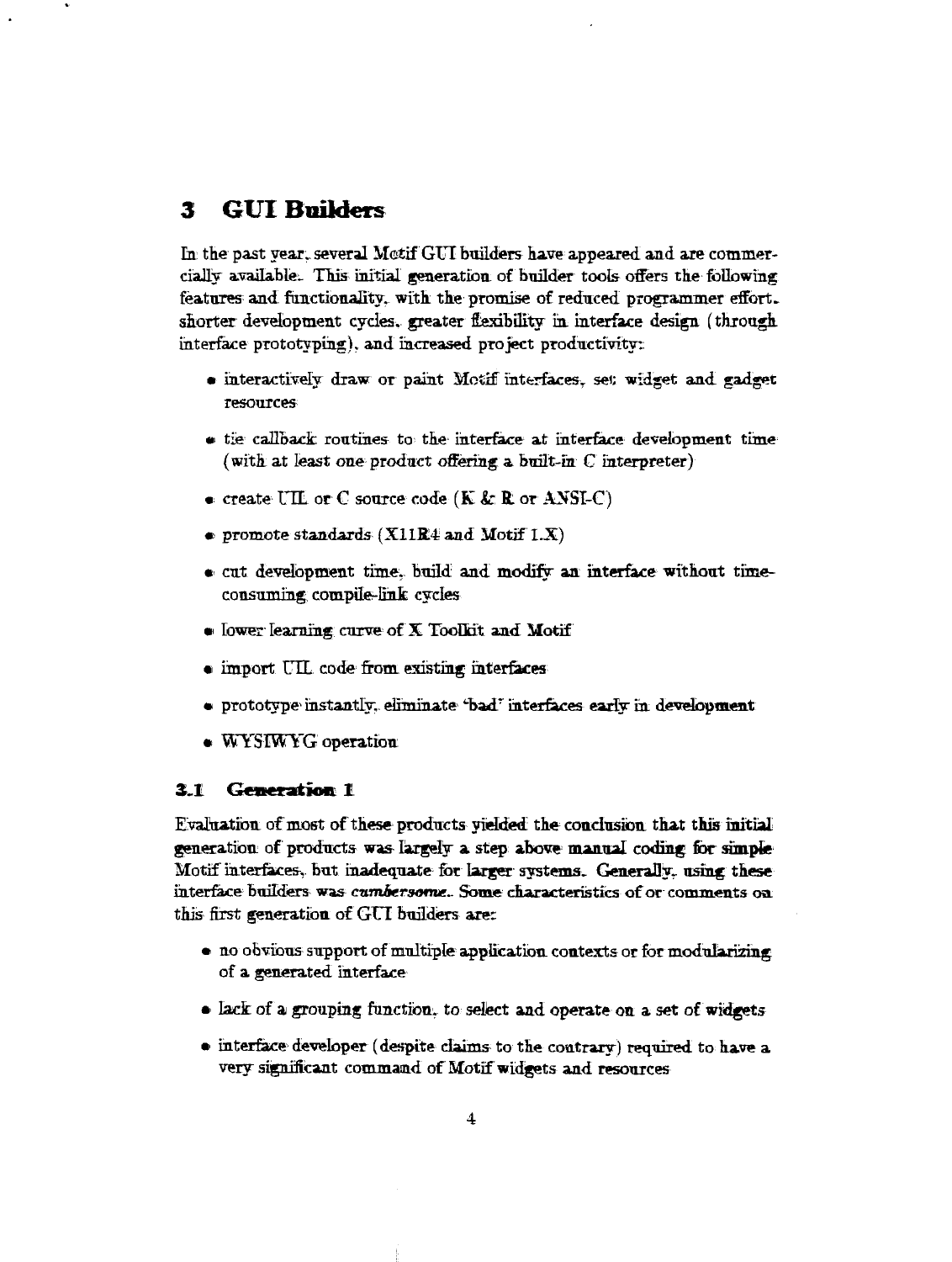- builders tended to coerce developers into setting resource values in the application, ratter than *in* resource files (although there were switches to say 'put this in an app-defaults file' you generally had to do that extra operation for all resources you set)
- navigation, through the constructed widget hierarchy was very awkward
- very large interfaces could not be broken down into conceptual sul\* interfaces or 'scoped"
- properties, not able to be expressed in the builder could be hand-edited into the output of the builder. But this almost in variably meant that the constructed interface could not be re-input and operated on by the builder
- interface editing was very much on. a per-wrdget basis (e-g\_ to set the major interface trees to a specified background color that resource had to be edited for all affected widgets).
- could not incorporate custom, widgets into the builder (as a feature this was usually advertised. but 'Not Yet Implemented')
- could not customize the builder to make it accessible for non-Motif and Xt-literate-staff
- absence of any integral draw or paint facility foe static rendering

#### **3.2 Generation 2**

Just currently being released is the second generation of most of the GUI builders, if any of the issues raised above have been, expressly addressed **and** many of these inadequacies no longer exist.. These new products offer more features, including:

- $\bullet$  expanded customization features (e.g., editing of widget class resources can be tailored to reflect project or organization style guides)
- $\bullet$  widget grouping functions (e.g., move sets of widgets as a whole)
- multiple-widget selection allow resource specifications to apply to sets of widgets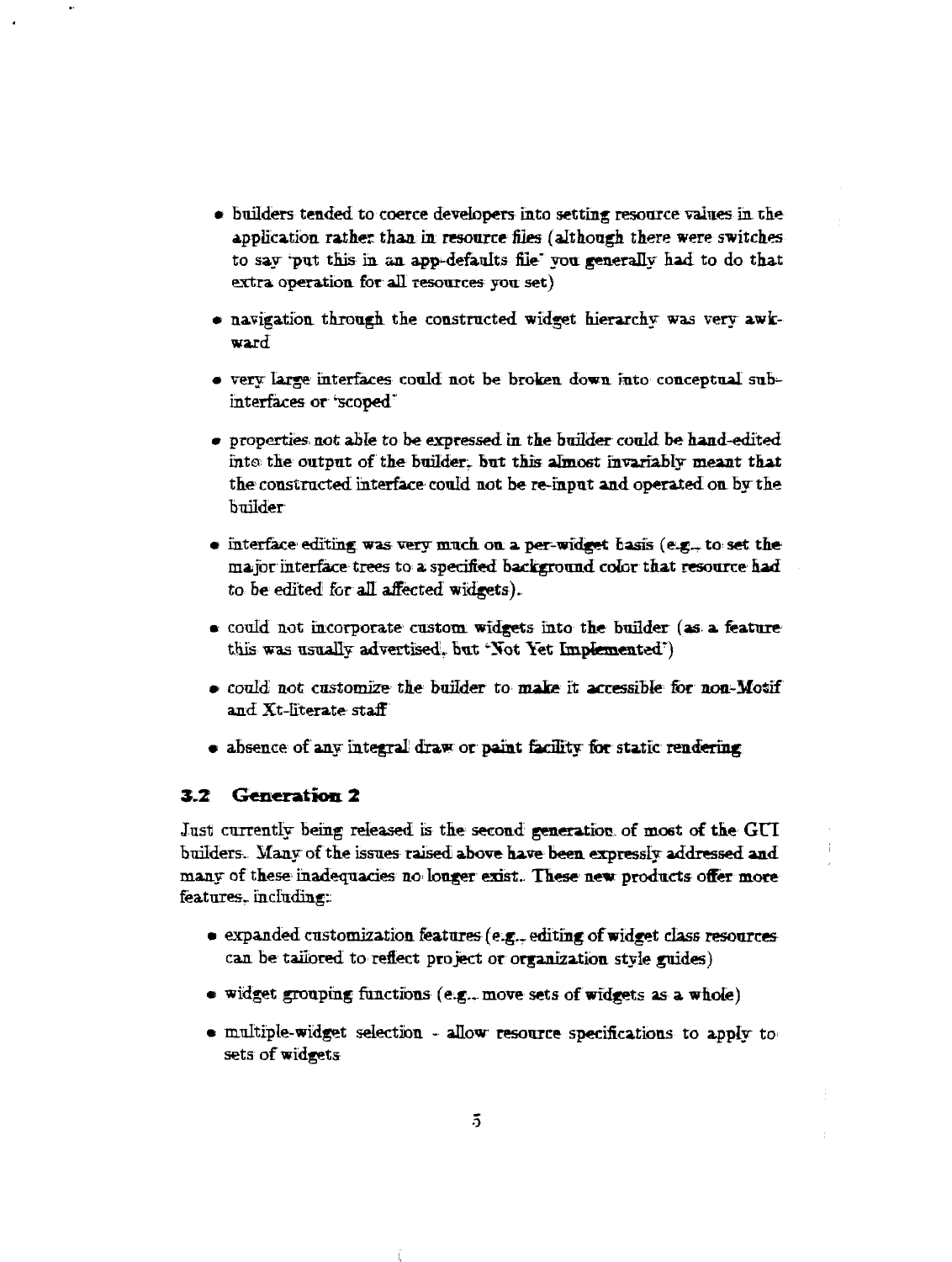- drag-and-drop operations (more direct manipulation interaction styles)
- widget hierarchy browsers, with selection and editing functions operating, on this model of the interface, as well as the WYSIWYG manifestation
- greater support for large software projects, including internal utilities and interfaces to external software tools (e.g.. editors, debuggers). including data and message-driven tool sets
- extensibility full integration and support of custom widgets
- customizability expand or simplify the builder according to user community abilities
- better integration of interface and application code (application code can be- stored as part of the project, thereby eliminating the difficult and tedious reintegratibn of code and GUI after each modification)

This second generation, of GUI builders is dearly a significant step forward, addressing nearly all of the inadequacies of the earlier versions. For a majority of software projects requiring a Motif interface, these tools offer a significant productivity enhancement.. Notice, however, the continued lack of an integral draw or paint tool as part of the builder, for example.

## **4 MMI Builder**

Despite all the obvicus enhancements mi these second generation builders. GUI development for particle accelerator control externs and other complex, dynamic, physically-interfaced systems requires another dimension of functionality. It is for the accommodation of this other dinension as well as a result of the inadequacies found in. the first generation of Motif GUI builders that APS has chosen to develop its own interface development tools. based on Motif.<sup>4</sup>

The required functionality of a builder tool in. the accelerator control domain exceeds that of a "standard" GUI builder, due largely to the dynamic

**<sup>4</sup> Had the current generation of GUI boi'der products been available** *at* **the time of APS MMI project initiation, a significantly different development pack may kive been talea.**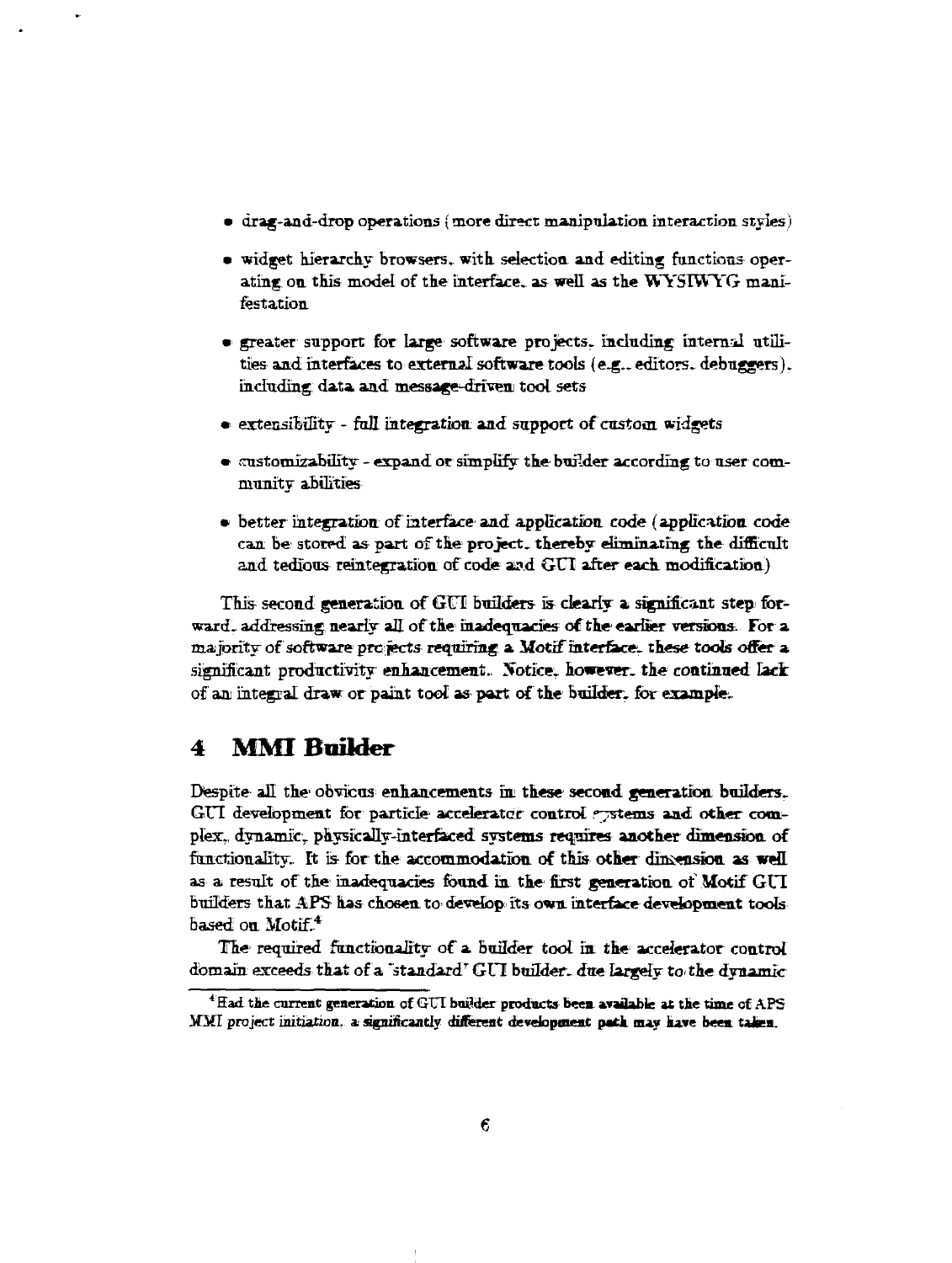nature of what is ultimately being interfaced. Hence, let this 'larger' builder be referred to as a *Man-Machine Interface (MMI) Builder.*

### $GUI$  Builder  $\subset$  MMI Ruilder

This tool creates not only the interface with, which, a human interacts (human  $\rightarrow$  computer), but also provides a dialogue mechanism by which a human operator or experimenter communicates with, controls, and monitors the physical accelerator complex (human  $\rightarrow$  machine).

#### **4.1 MMI Builder Requirements**

The requirements for an MMI builder are a superset of those for a GUI builder. As alluded to earlier and explored elsewhere, these include for GUI's [Rubin, T. 1988] and GUI builders [Hartson, R. and Hix, D. 1989] such high-level notions as *functionality*, *usability, completeness, extensibility.. escapabHity. direct manipulation, integration, locality of definition,* and *structure quidance*. The MMI Builder must incorporate or provide the above, as well as additional functionality for control and monitor functions.

#### **4.2 Definitions and Semantics**

Motif widgets and gadgets implement interaction techniques, frequently using: physical metaphors for their expressive power (e.g. posh buttons). The classification schemes employed in describing; Motif widgets are typically class hierarchy based, such as Manager-type objects, or Primitive-type objects, depending upon widget ancestry. Alternatively, tie data types best or most easily operated on by a widget class can be used to classify their functions, such as text-oriented widgets (XmText or XmTextField), numerically oriented widgets (XmScale). or state oriented widgets {XmToggfeButton).

For control functions, an additional classification scheme can be employed. In the APS MMI.control system objects (whether based on physical entities or not) can be *Controller*, Monitor, Static.<sup>6</sup> or *Composite* objects. Static objects have representational data associated with them. Controller and monitor objects have representational details, as well as external system

<sup>&</sup>lt;sup>5</sup>The term 'Maa-Machine Interface' has been used somewhat more extensively in Eu**rope tkan. in the** *U.S.:* **its usage Here can be aacnbed to ccvexsacioas with staif** *IX* **the EIETTBA Sjndirottoii Radutioa Facility in Trieste,** *Italy.*

**<sup>9</sup>This nomenclature is adopted from work done** *at* **LOB Alamos National Laiontocr's Ground Test Accelerator (GTA) Facility aad otker sources.**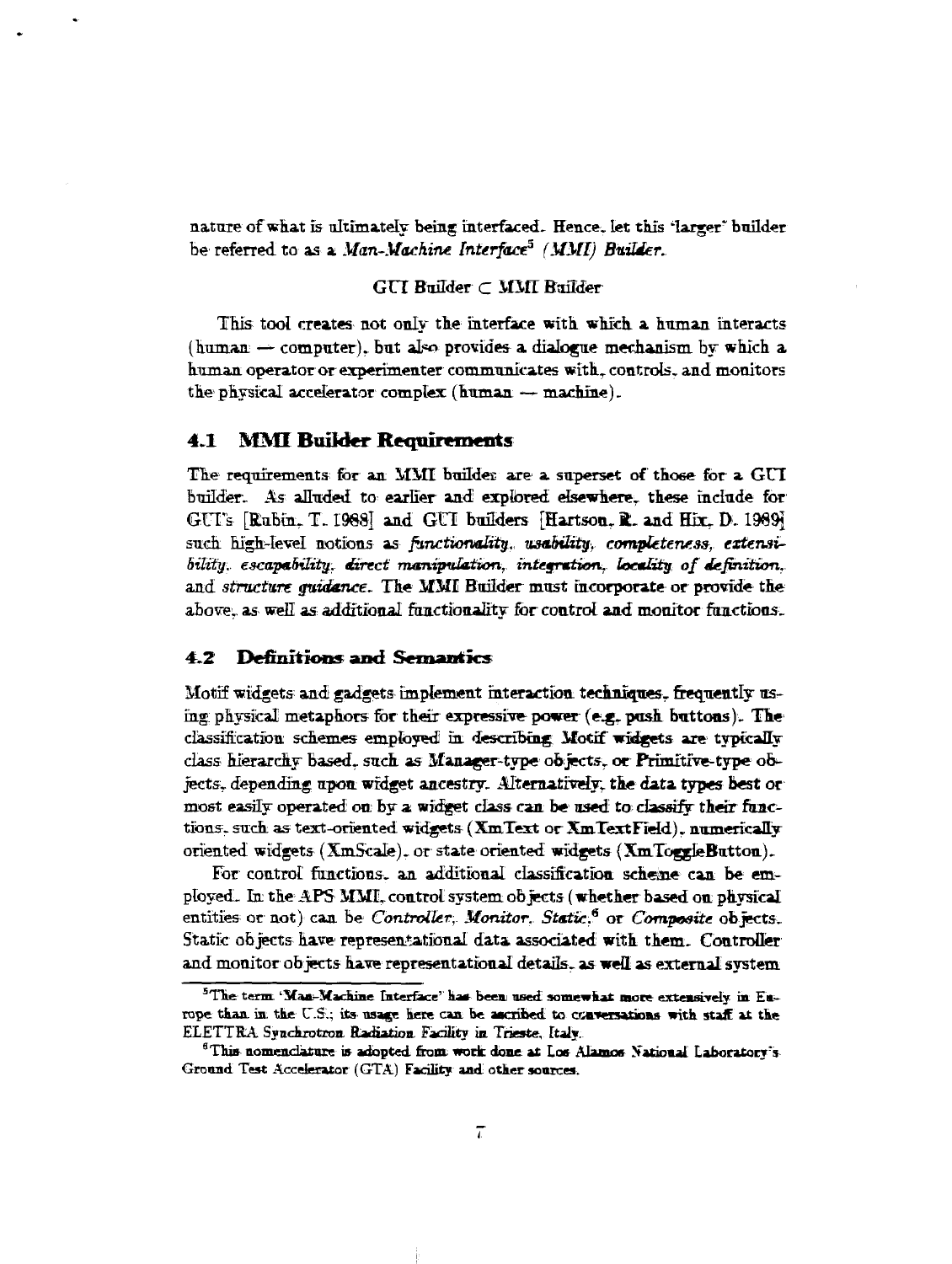(or data source) information. It is through, this external system, data that the actual dialogue between screen; objects aad the physical objects they are 'attached to' is specified and managed. Composite objects have representational data and other oo jects (controller, monitor, static, or composite) associated with them.

#### **4.2-1 Static Objects**

*Static objects* are simple statically rendered entities, used frequently for showing non-dynamic properties and relationships. For example, diagrams or schematics of hardware subsystems can; be drawn and used as the backdrop: for a system of monitors and controllers, mimicking the physical object they are modelling in software. Note that this object type does not implement an interaction technique, and hence is not a widget per se.

#### **4.2.2 Mcwitor Objects**

*Monitor abject®* reflect the current state or value of their associated process variables. As such, they must reflect the latest valve of their data. Additionally, they may convey other information, such as alarm: state of hardware.

### **4.2.3 Controller Objects**

*Controller objects* have both monitor and control functions. providing for the change of state or value of external hardware and software. Since they are tied semantically to an external data source, for consistency they too. provide a monitor function. For example, a scale (valuator) in Motif both sends or sets a value, but also maintains and displays that value.

### **4.2-4 Composite Objects**

*Composite ohytcts* are container objects which provide a scope for their constituent objects and allow for application of attributes or resources across a set of objects. This object type allows for hierarchical relationships of various types.

### **4.3 Architecture**

The overall software architecture of the APS: Control System is based upon a layered toolkit structure. The APS MMI is one of the topm.ost layers in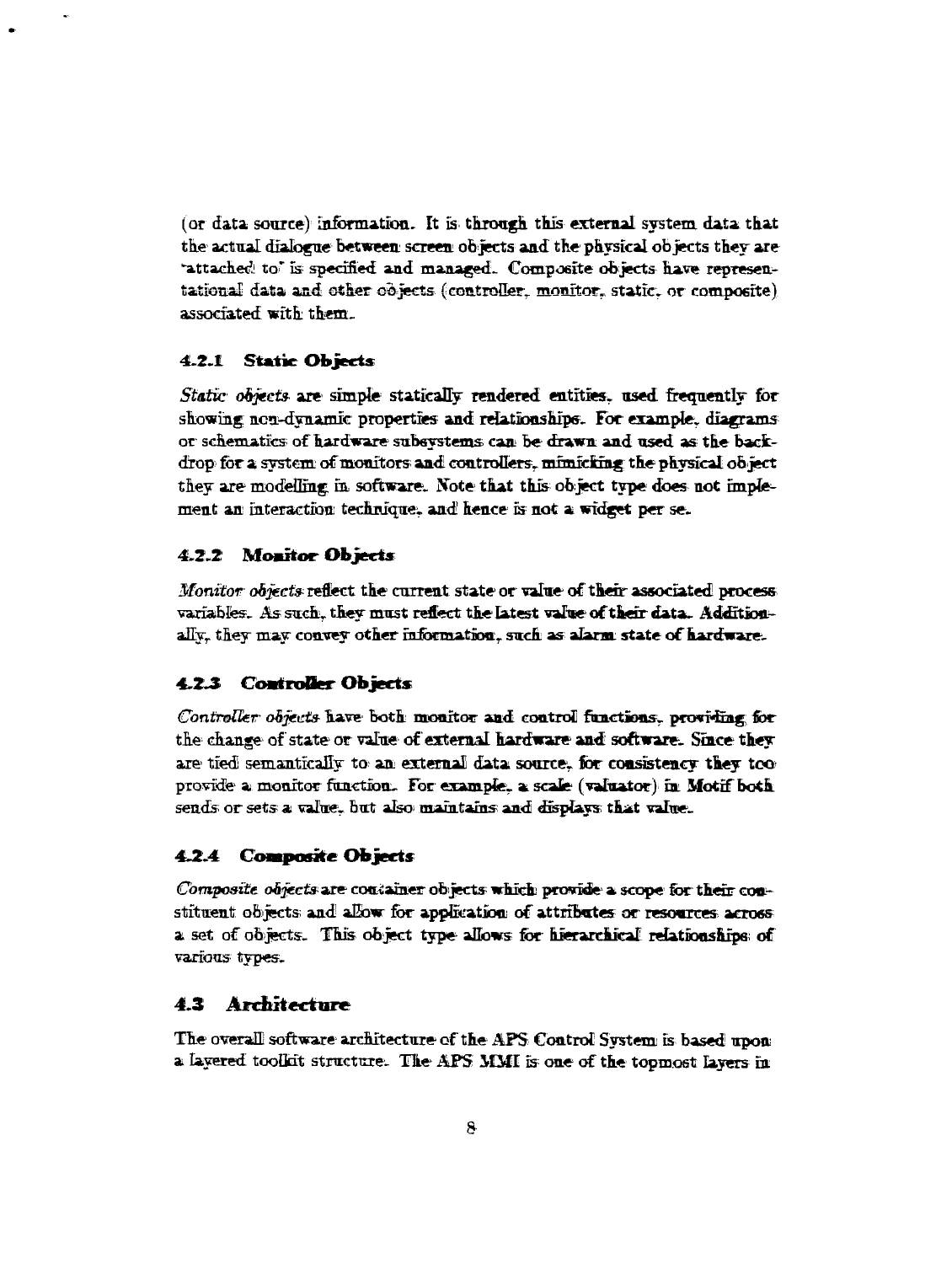this toolkit. Objects in the APS MMI are meta-objects of static, monitor, controller, or composite type. which are implemented via Motif widgets and gadgets. custom widgets. Xlib functions, and access/communication layers found in the control system.

The APS MMI is logically a small, simple pipeline similar to those found in traditional computer graphics:

 $\boxed{\text{mmi}$  builder  $\iff$  mmi display list  $\Longrightarrow$   $\boxed{\text{mmi}}$  manager

*A* display *list* generator *(MSfl BuiMkr* or editor tool) produces a graphical display list which contains both representational and functional data describing a screen object and its connection information (channel or process variable identifier) for run-time resolution of dynamic data. This data, the *MB'fl Display, Listis* typically stored in a display list file. This display list file is then parsed and executed by a display Est consumer, the run-time system or *MMI Manager,* which' renders static objects, creates: network connections to remote systems for subject channels or process variables, and maintains the correct current visual state of dynamic objects on the screen or display.

#### 4.4 Implementation

The MMI Builder is an interactive display editor currently being developed which implements direct manipulation; and drag-and-drop interaction mechanisms using, the Motif widget set. It is thfe component of the MMI system that most closely mimics traditional GUI builders and graphical drawing toofe-

The MMI Display List is a syntactic (and semantic) definition of objects and operations in the MML. The display list contains display data, colormap definitions, attribute and object specifications, and external system: data.

The MMI Manager is a run-time display list parser and interpreter which renders static objects, instantiates Motif objects, initiates network connections for monitored and controlled external variables, and manages the dialogue between human, computer, and external accelerator systems and sub-systems. This component lexically analyzes, parses, and interprets the display list and utilizes. lower software layers in the APS control system for network connection and monitor function handling.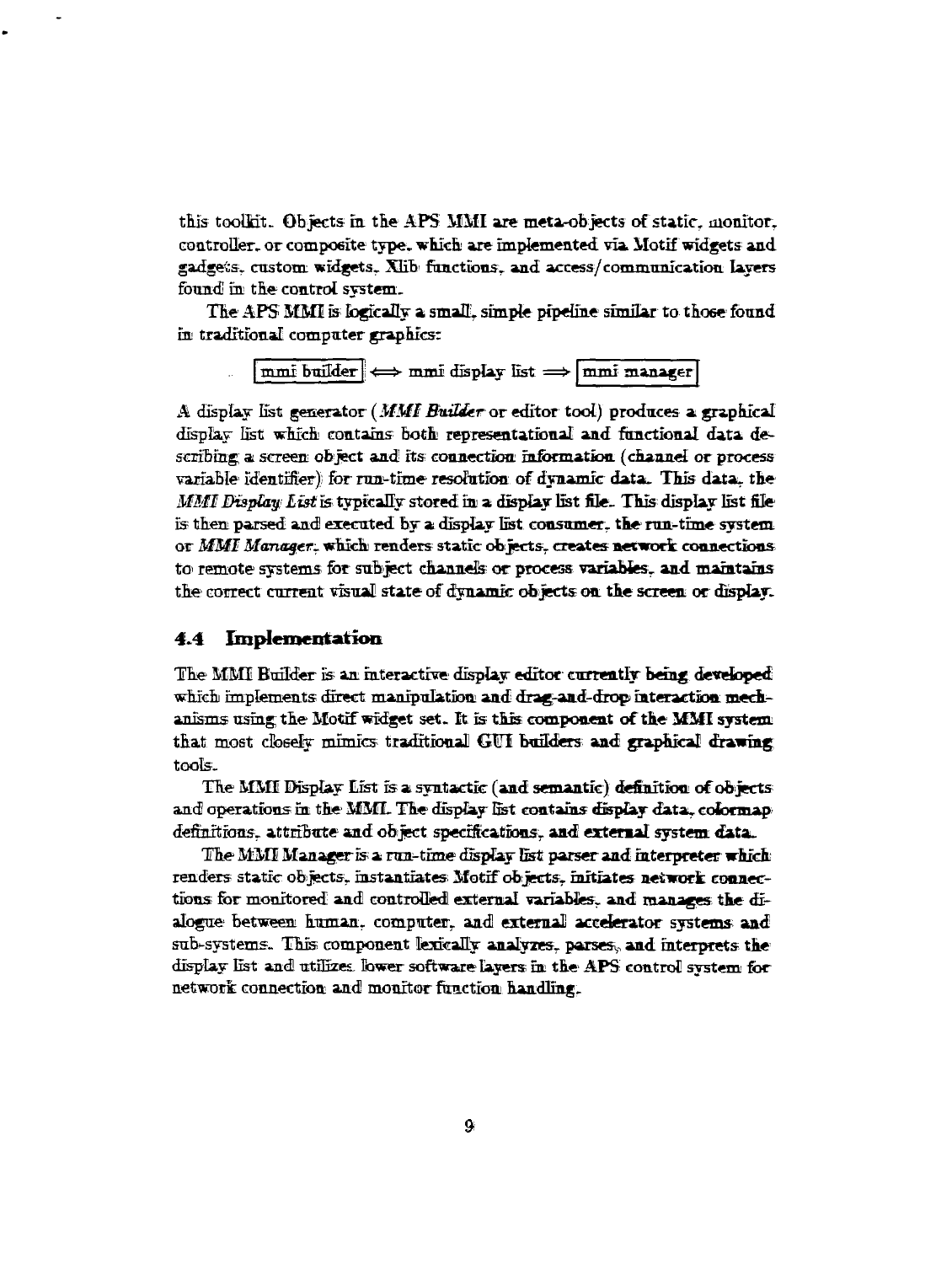#### **Status and Future Work** 5.

The computing environment for the APS control system is Unix-based, relying heavily upon the network transparency offered by X. Code is being written to ANSI-C specifications. Current hardware platforms include SUN4. HP 9000/700. and DECstation 5000.

The Display List and Manager components of the APS MMI are stable and implemented. Most current work is being directed toward the Builder. with the result probably being an integrated Builder/Manager tool.

The syntax of the Display List and structure of the Manager are such that the entire MMI pipeline can be extended as additional requirements. are identified. Hence an evolutionary software design is supported, as APS approaches its commissioning date in 1996.

Future work in the APS MMI system will be in the realm of higherdimensional graphics. Interactive 3-D graphical models of the accelerator complex and sub-systems, including the linac, synchrotron, storage ring, and beamlines will prove very helpful for diagnostics and physical troubleshooting, as well as for beam-tuning and related operational activities. Scientific visualization techniques can be expected to be employed on the system as a whole for beam-tuning, data analysis, and experimental operations. It is in this realm that  $PHIGS+/PEX$  (or possibly  $GL$ ) will be incorporated into the MMI scheme, consistent with the standards-based work currently being done with POSIX, X11, and Motif.

## **References**

- [LANL 1988] Los Alamos Accelerator Automation Toolkit Workshop. 1988. Los Alamos. New Mexico.
- [Dalesio et al. 1991] "EPICS Architecture". ICALEPCS '91. November 1991. Tsukuba-shi, Ibaraki, Japan.
- [Hartson, R. and Hix, D. 1989] Human-Computer Interface Development: Concepts and Systems for Its Management. ACM Computing Surveys. (March 1989), pp. 5-92.
- [McDowell et al. 1991] "Standards and the Design of the Advanced Photon Source Control System", ICALEPCS '91. November 1991. Tsukubashi, Ibaraki, Japan.